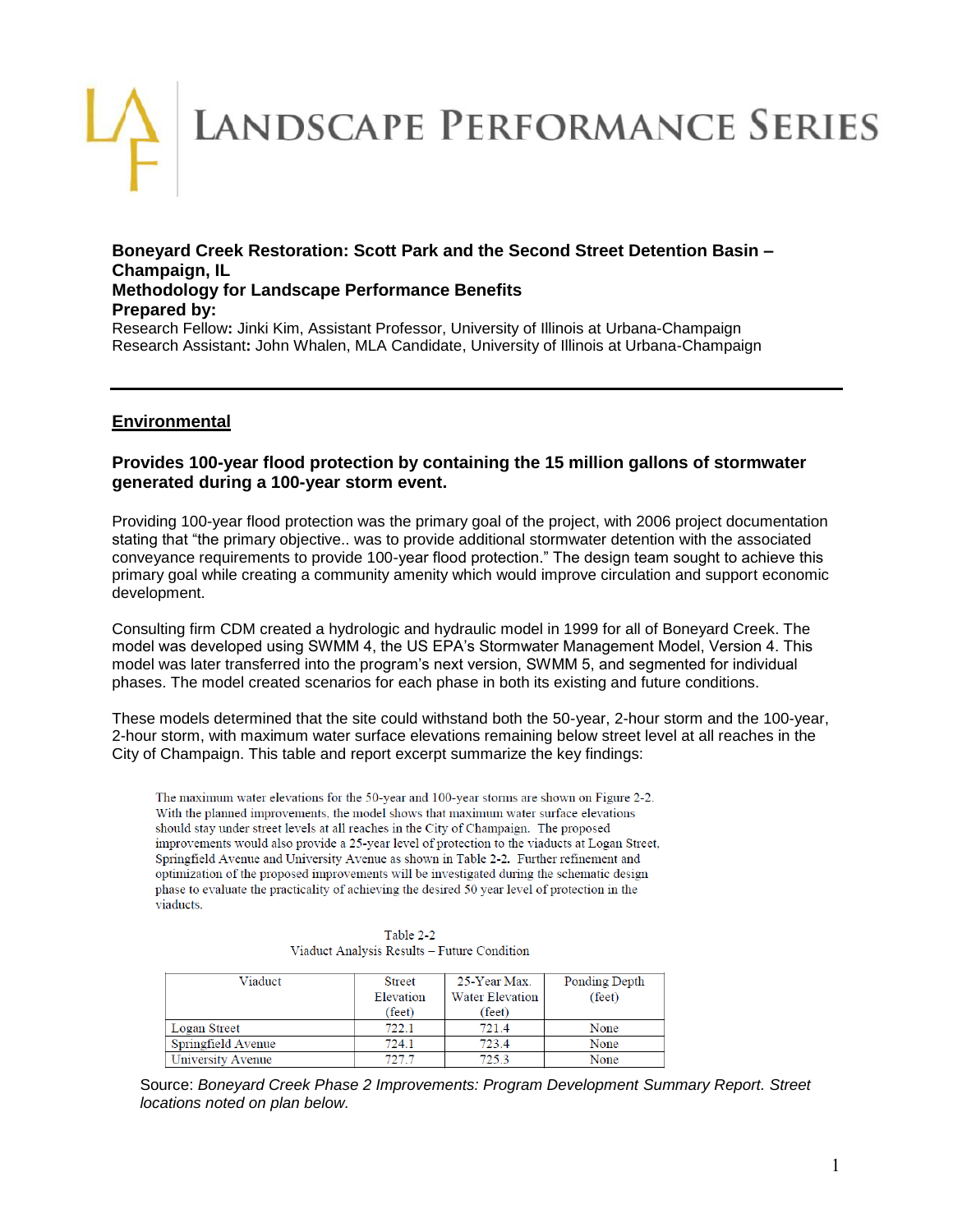

The SWMM model also shows the storage capacity of the Second Street Basins: 16.5 acre-ft (North Basin) + 30.5 acre-ft (South Basin) = 47.0 acre-ft 47.0 acre-ft =  $15.3$  million gallons

| Summary of SWMM Model Results                |               |                         |                     |                       |             |  |
|----------------------------------------------|---------------|-------------------------|---------------------|-----------------------|-------------|--|
| Boneyard Creek Improvements                  |               | 100 year / 2 hour Storm |                     |                       |             |  |
| City of Champaign                            |               | Elevation               |                     | Flow (cfs) or Storage |             |  |
| <b>ILocation</b>                             | Node          | Existing <sub>1</sub>   | Future <sub>2</sub> | Existing,             | Future,     |  |
| University Ave. East of 2nd St. (See note 3) | 13900         | 726.3                   | 724.7               | 220                   | 325         |  |
| First Street @ White St                      | 1ST           | n/a                     | 723.8               | n/a                   | 365         |  |
| <b>North Detention Basin on Second St.</b>   | <b>WHTBAS</b> | n/a                     | 723.6               | n/a                   | 16.5 ac.ft. |  |
| <b>South Detention Basin on Second St.</b>   | <b>STGBAS</b> | n/a                     | 722.8               | n/a                   | 30.5 ac.ft. |  |
| <b>Scott Park</b>                            | 12272         | 720.3                   | 719.6               | 530                   | 485         |  |
| Underground Storage Entrance                 | 119402        | 719.0                   | 715.9               | 530                   | 490         |  |
| <b>Wright Street</b>                         | 9705          | 714.1                   | 713.6               | 750                   | 675         |  |

Using the Natural Resources Conservation Service (NRCS), the CSI research team estimated the volume of stormwater produced during the 100-year, 24-hour storm:

Catchment area: 83.5 acre 83.5 ac x 43,560 sf/ac = 3,637,000 sf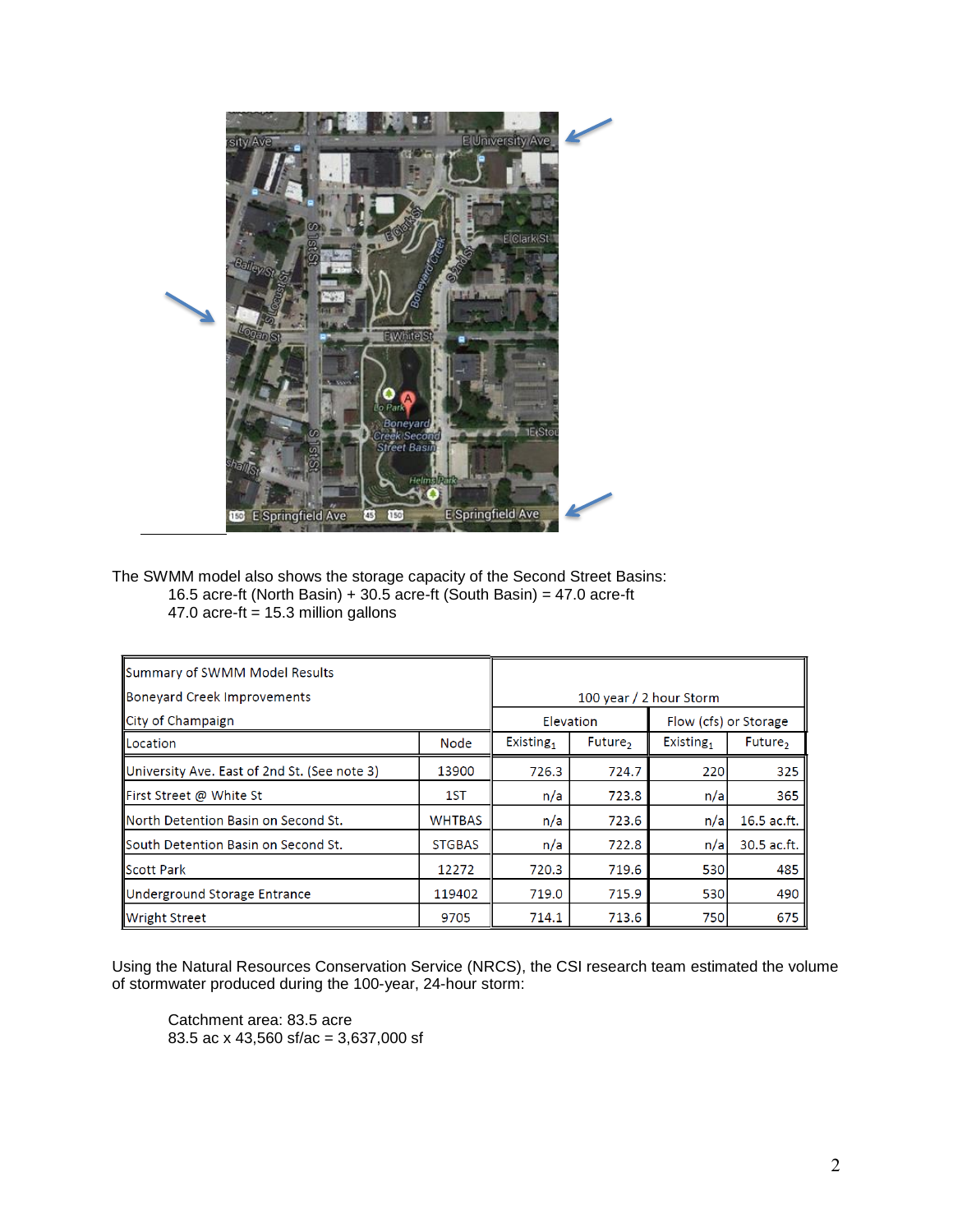| Storm Data                                                                                                                                                                                                                                                                                                                                                               |                                                   | $\mathbf x$<br>$\blacksquare$                              |  |
|--------------------------------------------------------------------------------------------------------------------------------------------------------------------------------------------------------------------------------------------------------------------------------------------------------------------------------------------------------------------------|---------------------------------------------------|------------------------------------------------------------|--|
| <b>Storm Data</b>                                                                                                                                                                                                                                                                                                                                                        |                                                   |                                                            |  |
| Champaign County, IL (NRCS):<br>To replace these storm data with those compiled by<br>the NRCS for Champaign County, IL, click on the<br>command button helow.<br><b>NRCS Storm Data</b><br>Please select a rainfall distribution type from the list below.<br>The list includes the standard WinTR-20 / WinTR-55<br>types and any number of user-defined distributions. | Rainfall<br>Return Period<br>(yr)<br>2<br>5<br>10 | $24-Hr$<br>Rainfall<br>Amount (in)<br>3.01<br>3.71<br>4.26 |  |
| Rainfall Distribution Type:<br>Edit<br>Type II                                                                                                                                                                                                                                                                                                                           | 25<br>50<br>100                                   | 5.04<br>5.83<br>6.61                                       |  |
| Cancel<br>Help<br>Accept<br>φ                                                                                                                                                                                                                                                                                                                                            | 1                                                 | 2.47                                                       |  |
| File: C:\LAF_CSI\1_Boneyard Creek Restoration\raingarden   4/21/2013                                                                                                                                                                                                                                                                                                     |                                                   | 5:41 PM                                                    |  |

Since the 24-hr rainfall amount for the 100-year storm event in Champaign County in Illinois is 6.61 inch total, the amount of stormwater entering the project site would be: 6.61 inch/12in/ft x 3,637,000 sf = 2,003,380 cf 2,003,380 cf x 7.48052 gal/cf = 15,000,000 gal

## **Improved habitat value of the site from "poor/marginal" to "suboptimal". USEPA Rapid Bioassessment habitat scores for the Detention Basin and Scott Park Stream rose from 58 and 69 (May 2008) to 133 and 135 (August 2012). Ducks, Canada geese, turtles, and green heron have been observed on the site.**

Data on habitat was collected following the USEPA Rapid Bioassessment Protocols. Parameters that were evaluated include epifaunal substrate/available cover, pool substrate characterization, pool variability, sediment deposition, channel flow status, channel alteration, channel sinuosity, band stability, vegetative protection, and riparian vegetative zone width. Habitat scores are ranked on a 0-200 point scale and divided into four categories; 0-50 (Poor), 51-100 (Marginal), 101-150 (Suboptimal), 151-200 (Optimal).

In May 2008, CDM completed a Rapid Bioassessment of Boneyard Creek, during the pre-construction phases of the project. The Bioassessment included assessments on habitat, periphyton and macroinvertebrates. Individual habitat assessment scores fell in the "poor" to "marginal" range, with Section 1 scoring 69 and Section 2 scoring 58. Additional information is available within the report completed for the City of Champaign entitled "Rapid Bioassessment of Boneyard Creek for Phase 2, Boneyard Creek Improvements" (May 14, 2008).

As part of Corps permit requirements for the Boneyard Creek project, Applied Ecological Services Inc. (AES) was contracted by the City of Champaign to continue stream and wetland monitoring after the completion of the project. AES conducted monitoring of the site on May 24, 2012 and September 25, 2012. Monitoring requirements and success criteria are outlined in the "Boneyard Creek Mitigation Plan – Boneyard Creek Phase 2 Improvements – City of Champaign, IL." Monitoring is to occur for a period of five years to ensure success criteria are filled.

Habitat was evaluated in the North Branch reach and Scott Park reaches during both 2012 visits.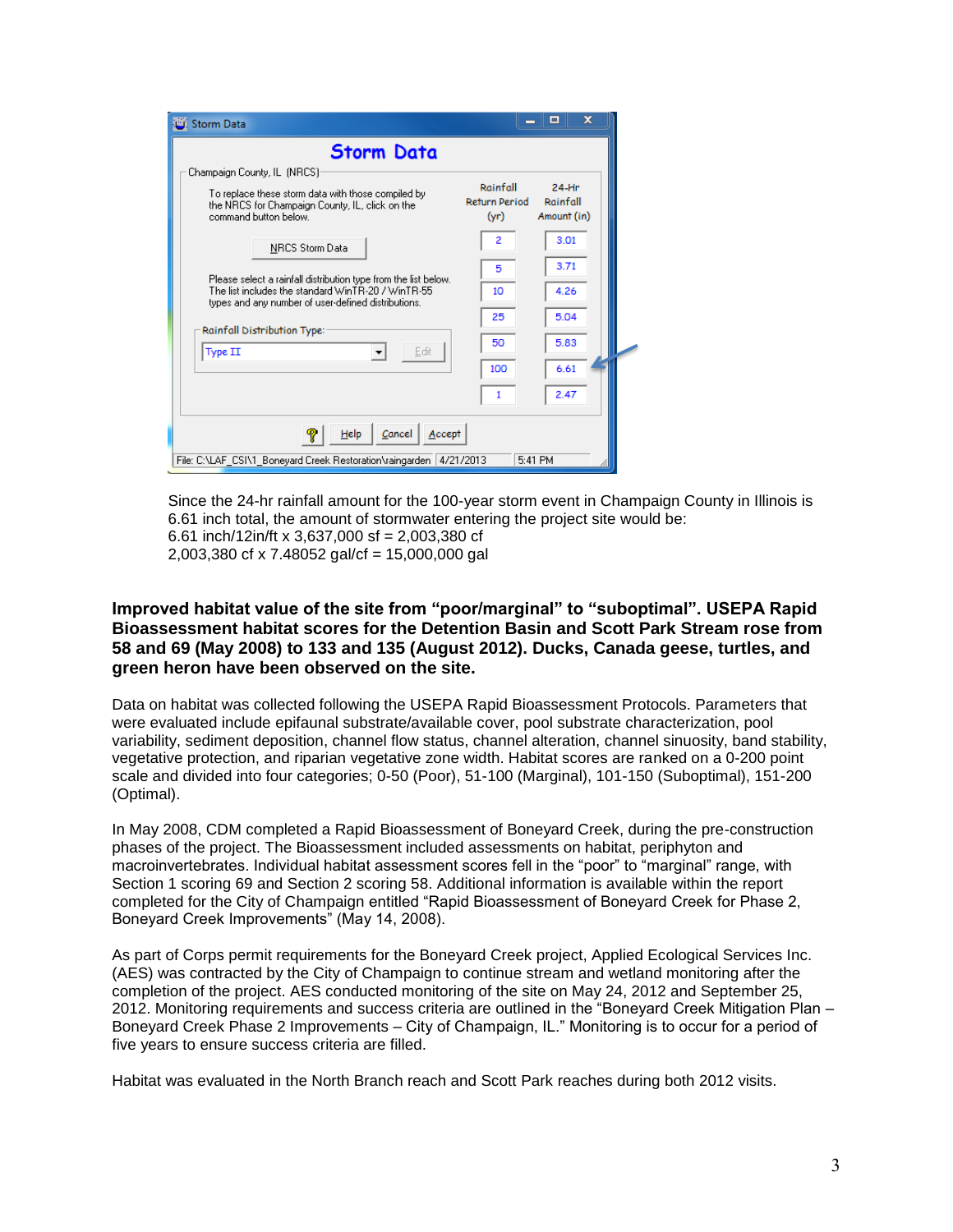2012 Habitat scores indicate that both the North Branch and Scott Park stream reaches are "Suboptimal", which meets the target goal and fulfills the success criteria.

| May 24, 2012 |                   | August 25, 2012 |                   |  |
|--------------|-------------------|-----------------|-------------------|--|
| North Basin  | <b>Scott Park</b> | North Basin     | <b>Scott Park</b> |  |
| 130          | 132               | 133             | 134               |  |

From *Annual Monitoring Report for the Boneyard Creek Project Site in Champaign, Illinois* (AES Project #12-0248).

**Improved physical characteristics and water quality in the creek. According to monitoring data, water pH dropped from 7.93 to 6.96 in Scott Park and 7.54 to 6.89 in the North Basin. Total number of taxa increased from 3 to 7 in Scott Park and from 5 to 8 in the North Basin.**

Pre-project water quality monitoring was summarized within the City of Champaign report entitled "Rapid Bioassessment of Boneyard Creek for Phase 2, Boneyard Creek Improvements" (May 14, 2008). The water quality data at the time was as follows:

| Table 3.1 Physical and chemical water quality measurements |                |       |       |  |
|------------------------------------------------------------|----------------|-------|-------|--|
|                                                            | <b>Section</b> |       |       |  |
|                                                            |                | 2     | 3     |  |
| Temperature (deg C)                                        | 16             | 17    | $22*$ |  |
| Dissolved Oxygen, (% saturation)                           | 99.4           | 100.9 | 99.2  |  |
| Dissolved Oxygen (mg/L)                                    | 9.81           | 9.69  | 8.7   |  |
| pH                                                         | 7 93           | 7.36  | 7.54  |  |
| Oxidation reduction potential (mV)                         | 237.4          | 218.5 | 196.5 |  |

Section 1 is Scott Park, Section 2 is Springfield Ave to White St (South Basin), and Section 3 is White St to University Ave (North Basin).

*Source: "Rapid Bioassessment of Boneyard Creek for Phase 2, Boneyard Creek Improvements" (May 14, 2008).*

Post project monitoring was completed by the City, with the 2012 figures above sourced from *Cellini, J. 2013. 2012 Annual Monitoring Report for the Boneyard Creek Project Site in Champaign, Illinois (AES Project #12-0248).*

# **Social**

**Provides educational and volunteer opportunities for the community. The annual Boneyard Creek Community Day attracts some 300 volunteers to remove litter and invasive plants. Since 2010, over 150 planners, landscape architects, engineers, college students and senior citizens have taken educational tours of the site.**

The annual Boneyard Creek Community Day attracted 300 volunteers in 2013, with events including clean-up and education on environmental stewardship, water quality monitoring and the history of Boneyard. Information on the annual Boneyard Day was sourced from the Boneyard Creek Community Day website, which is accessible at: [http://www.boneyardcreek.org](http://www.boneyardcreek.org/links.html) . The event has been held eight times